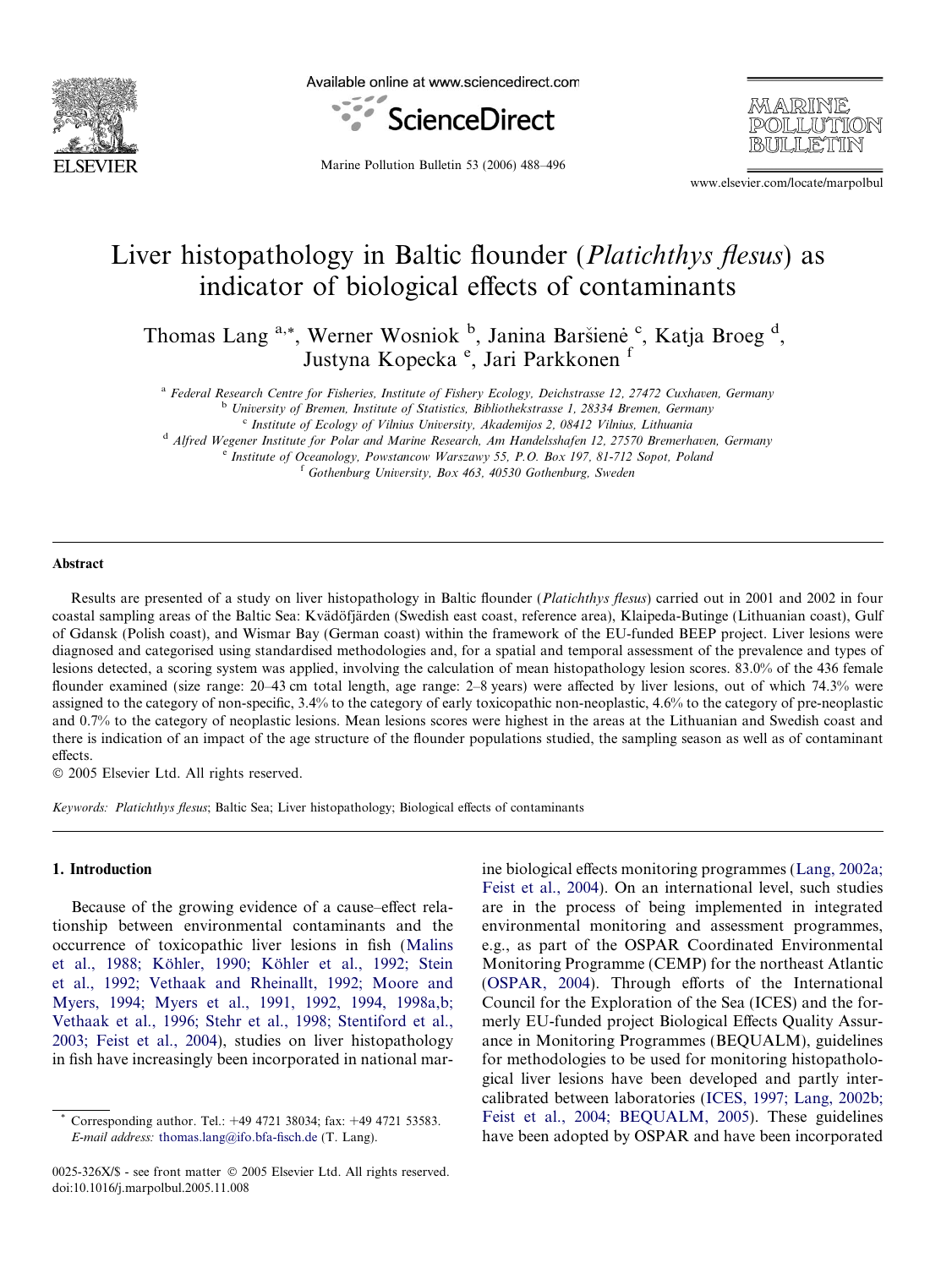in the Guidelines/Technical Annexes of the OSPAR Joint Assessment and Monitoring Programme (JAMP) for general and for PAH-specific biological effects monitoring ([OSPAR, 1997, 2003, 2004](#page-8-0)).

The majority of studies on liver histopathology in flatfish species in relation to contaminants has been carried out in coastal waters of the USA (e.g., [Malins et al., 1985a,b,](#page-8-0) [1988; Myers et al., 1991, 1992, 1994, 1998a,b; Stein et al.,](#page-8-0) [1992; Moore et al., 1997; Stehr et al., 1998\)](#page-8-0) and in the North Sea (e.g., [Kranz and Dethlefsen, 1990; Bucke and Feist,](#page-7-0) 1993; Köhler, 1990; Köhler et al., 1992; Vethaak and [Wester, 1996; Lang, 2002b; Stentiford et al., 2003\)](#page-7-0). For the Baltic Sea, there is only limited information available, largely resulting from data generated within the 1994 ICES/BMB Workshop on Fish Diseases and Parasites in the Baltic Sea ([Lang and Mellergaard, 1999; Lang et al.,](#page-8-0) [1999; Bogovski et al., 1999\)](#page-8-0) and some national studies ([Bogovski, 1994; Lang and Dethlefsen, 1994; Wiklund and](#page-7-0) [Bylund, 1994\)](#page-7-0). These studies focused on the European flounder (*Platichthys flesus*) as target species because of its abundance and wide distribution in the Baltic Sea [\(Aro, 1989\)](#page-7-0) and were largely conducted according to ICES standard methodologies, involving a quantification of macroscopically visible liver nodules  $>2$  mm in diameter and a subsequent histological confirmation of the neoplastic nature of the lesions ([ICES, 1989, 1997; Bucke et al., 1996; Feist et al., 2004\)](#page-7-0).

In the present study, which was part of the EU-funded project Biological Effects of Environmental Pollution in Marine Coastal Ecosystems (BEEP) [\(Lehtonen and Schi](#page-8-0)[edek, this volume; Lehtonen et al., this volume\)](#page-8-0), a different approach was applied. Liver tissue samples were taken randomly from a defined number of flounder from four coastal sampling areas in the Baltic Sea (Swedish east coast, Lithuanian coast, Gulf of Gdansk, Wismar Bay) and were studied histologically for the presence of a wider range of lesions. The categories of liver lesions included in the examination are widely accepted as useful indicators for monitoring biological effects of environmental stressors, in particular contaminants, and ranged from non-specific lesions with a largely unclear linkage to contaminants to early toxicopathic non-neoplastic, pre-neoplastic, benign neoplastic and malignant neoplastic lesions, known to be associated with exposure to carcinogenic or non-carcinogenic contaminants [\(Malins et al., 1988; Myers et al.,](#page-8-0) [1994; Vethaak et al., 1996; ICES, 1997; Feist et al.,](#page-8-0) [2004](#page-8-0)). A scoring system was applied, the basic assumption of which is an increasing likelihood for a linkage to contaminant exposure (carcinogenic compounds in particular) from non-specific lesions to malignant tumours.

The aims of the present study were to provide baseline data on the prevalence of histopathological liver lesions in Baltic flounder and to compare the sampling areas in terms of the types and prevalence of lesions present, in the light of potential host-specific (fish size, age) and sitespecific (contaminants) spatial and temporal effects, by using a widely applicable and robust categorisation and scoring system designed for monitoring purposes.

# 2. Materials and methods

Flounder were collected in four coastal sampling areas: Kvädöfjärden, Swedish east coast (reference); Klaipeda-Butinge area, Lithuanian coast; Gulf of Gdansk, coast of Poland and Wismar Bay, German coastal waters, by either bottom trawling or standing gears (the latter only at Kvädöfjärden). Samples were taken within four campaigns in spring 2001 (campaign 1), autumn 2001 (campaign 2), spring 2002 (campaign 3) and autumn 2002 (campaign 4), as described in [Lehtonen and Schiedek \(this volume\)](#page-8-0). In each of the areas, up to three sampling stations were visited per campaign (Kvädöfjärden: only one station; Lithuanian coast: Butinge, Nemirseta, Palanga; Gulf of Gdansk: Mechelinki, Sobieszewo, Sopot; Wismar Bay: Wismar Harbour, Walfisch, Offentief), characterised by different contaminant exposure conditions (Baršiene et al., this [volume; Kopecka et al., this volume; Schiedek et al., this](#page-7-0) [volume;](#page-7-0) BEEP, unpublished data). Information on size and age spectrum of the flounder sampled is provided in [Table 1](#page-2-0).

Only live female flounder were processed for histology, either immediately after catching or after being kept alive in tanks with running seawater of ambient water temperature. Fish were sacrificed by a blow on the head, followed by decapitation, and were dissected. Histological sampling and further processing were performed according to standard procedures ([Feist et al., 2004](#page-7-0)). Liver tissue samples (max 2 mm thick) were cut from the central part of the organ using a scalpel, placed into labelled histological cassettes, fixed in 10% neutral buffered formalin and transferred to 70% ethanol after 24–48 h. This was followed by dehydration of tissue samples, embedding in paraffin, sectioning at 3–4  $\mu$ m using a rotary microtome and staining with haematoxylin and eosin. Four liver sections from each tissue sample were inspected by means of light microscopy. Otoliths were removed for subsequent age determination. From the same fish, various samples were obtained for other biological effects measurements the results of which are reported elsewhere (Baršiene et al., this volume; Broeg [and Lehtonen, this volume; Kopecka et al., this volume;](#page-7-0) [Lehtonen et al., this volume; Vuorinen et al., this volume\)](#page-7-0).

Histopathological liver lesions detected were assigned to five main categories recommended for monitoring biological effects of contaminants in flatfish species: non-specific lesions, early toxicopathic non-neoplastic lesions, pre-neoplastic lesions, benign neoplasms and malignant neoplasms (see [Table 2\)](#page-3-0) [\(Feist et al., 2004\)](#page-7-0). Lesions recorded were further staged into mild, medium and severe, depending on the size of the tissue area affected in the sections and the degree of cellular change observed. A scoring systems consisting of 15 scores was applied (see [Table 2](#page-3-0)) and was used for the assessment of spatial and temporal variation in the lesions recorded. After inspection of the liver sections, each fish was assigned a score dependent on the type and severity of the lesion recorded. If more than one lesion category was recorded in one specimen, the highest out of the single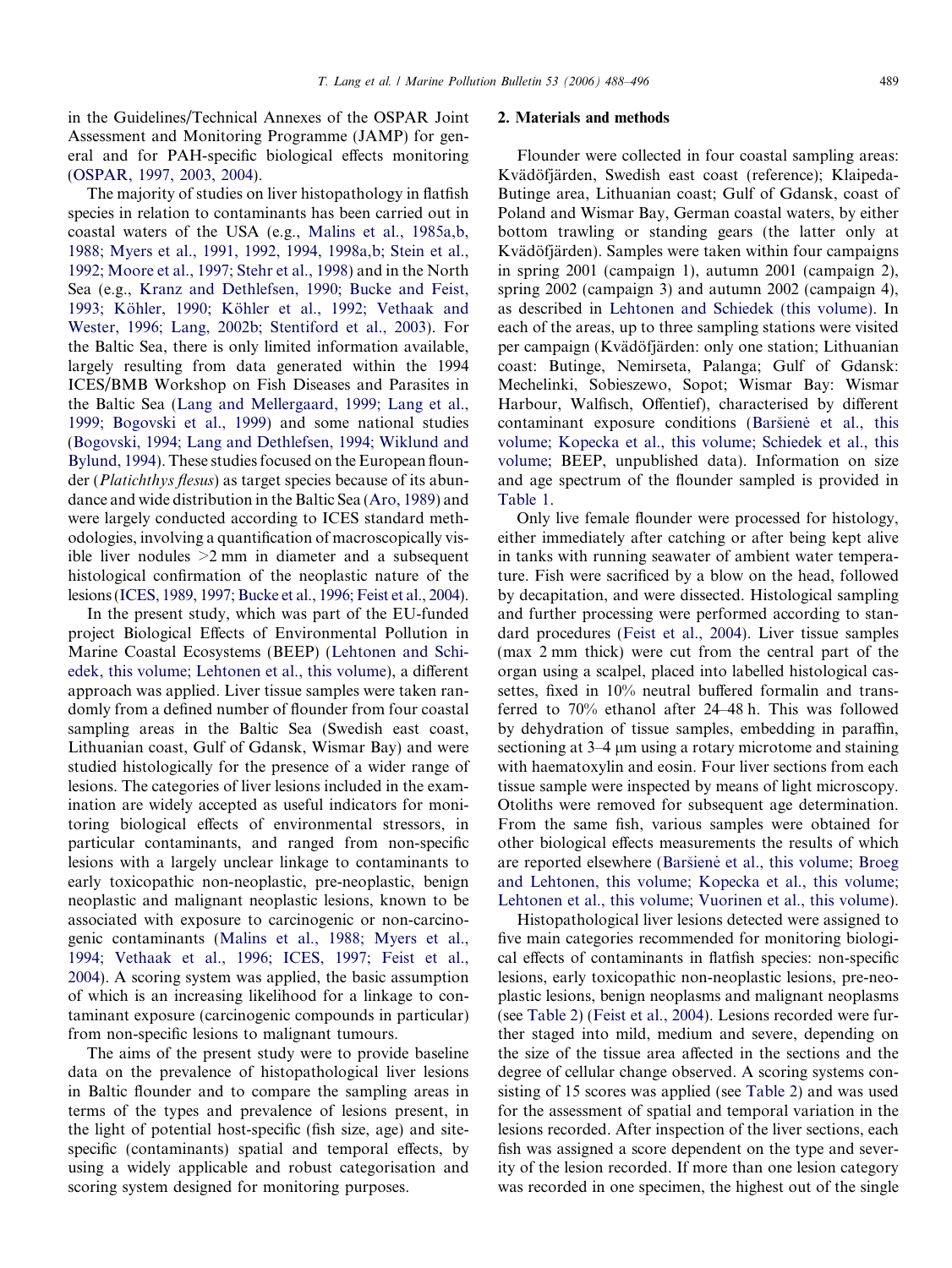<span id="page-2-0"></span>Table 1

|  | Total length (cm) and age (years) of female Baltic flounder (Platichthys flesus) by sampling area, sampling station within area and by campaigr |  |
|--|-------------------------------------------------------------------------------------------------------------------------------------------------|--|

| Area             | Station                  |                                   |                                                                             | Campaign                                                                                                              |                                                                                                                       |                                                                                                                        |                                                                                           |
|------------------|--------------------------|-----------------------------------|-----------------------------------------------------------------------------|-----------------------------------------------------------------------------------------------------------------------|-----------------------------------------------------------------------------------------------------------------------|------------------------------------------------------------------------------------------------------------------------|-------------------------------------------------------------------------------------------|
|                  |                          |                                   |                                                                             | 1 (spring 2001)                                                                                                       | 2 (autumn 2001)                                                                                                       | 3 (spring 2002)                                                                                                        | 4 (autumn 2002)                                                                           |
| Kvädöfjärden     | $\overline{\phantom{0}}$ | $\cal N$<br>Length<br>Age         | Length/age<br>Mean $\pm$ S.D.<br>Range<br>Mean $\pm$ S.D.                   | $-/-$<br>$\overline{\phantom{0}}$<br>$\equiv$<br>$\overline{\phantom{0}}$                                             | 20/20<br>$31.4 \pm 1.9$<br>$28 - 34$<br>$4.0 \pm 0.7$                                                                 | 20/20<br>$27.2 \pm 3.3$<br>$23 - 34$<br>$3.9 \pm 0.9$                                                                  | 20/20<br>$30.3 \pm 3.1$<br>$23 - 35$<br>$4.1 \pm 0.9$                                     |
|                  |                          |                                   | Range                                                                       | $\overline{\phantom{0}}$                                                                                              | $3 - 5$                                                                                                               | $3 - 6$                                                                                                                | $3 - 6$                                                                                   |
| Lithuanian coast | <b>Butinge</b>           | $\boldsymbol{N}$<br>Length<br>Age | Length/age<br>Mean $\pm$ S.D.<br>Range<br>Mean $\pm$ S.D.<br>Range          | $-/-$<br>$\overline{\phantom{0}}$<br>$\overline{\phantom{0}}$<br>$\overline{\phantom{0}}$<br>$\equiv$                 | $-/-$<br>$\overline{\phantom{0}}$<br>$\overline{\phantom{0}}$<br>$\overline{\phantom{0}}$<br>$\overline{\phantom{0}}$ | 18/18<br>$29.6 \pm 4.8$<br>$20 - 38$<br>$4.1 \pm 0.9$<br>$3 - 6$                                                       | 20/20<br>$25.1 \pm 4.2$<br>$20 - 33$<br>$3.4 \pm 0.9$<br>$2 - 5$                          |
|                  | Nemirseta                | $\boldsymbol{N}$<br>Length<br>Age | Length/age<br>Mean $\pm$ S.D.<br>Range<br>Mean $\pm$ S.D.                   | $-/-$<br>$\overline{\phantom{0}}$<br>$\overline{\phantom{0}}$<br>$\equiv$                                             | $-/-$<br>$\overline{\phantom{0}}$<br>$\overline{\phantom{0}}$<br>$\overline{\phantom{0}}$<br>$\overline{\phantom{0}}$ | 20/19<br>$35.2 \pm 3.5$<br>$29 - 43$<br>$6.1 \pm 1.1$<br>$4 - 8$                                                       | 20/20<br>$27.3 \pm 5.7$<br>$20 - 37$<br>$3.5\pm1.2$<br>$2 - 6$                            |
|                  | Palanga                  | $\boldsymbol{N}$<br>Length<br>Age | Range<br>Length/age<br>Mean $\pm$ S.D.<br>Range<br>Mean $\pm$ S.D.<br>Range | $-/-$<br>$\overline{\phantom{0}}$<br>$\overline{\phantom{0}}$<br>$\overline{\phantom{0}}$<br>$\overline{\phantom{0}}$ | $-/-$<br>$\equiv$<br>$\overline{\phantom{0}}$<br>$\overline{\phantom{a}}$                                             | 16/15<br>$30.6 \pm 4.7$<br>$21 - 36$<br>$4.4 \pm 1.0$<br>$3 - 6$                                                       | 20/20<br>$28.8 \pm 3.8$<br>$24 - 37$<br>$3.6 \pm 1.1$<br>$2 - 6$                          |
| Gulf of Gdansk   | Mechelinki               | $\boldsymbol{N}$<br>Length<br>Age | Length/age<br>Mean $\pm$ S.D.<br>Range<br>Mean $\pm$ S.D.                   | $-/-$<br>$\overline{\phantom{0}}$<br>$\overline{\phantom{0}}$<br>$\overline{\phantom{0}}$<br>$\equiv$                 | 19/18<br>$26.7 \pm 1.8$<br>$23 - 30$<br>$2.5 \pm 0.5$<br>$2 - 3$                                                      | 20/20<br>$28.0 \pm 1.7$<br>$24 - 30$<br>$3.5 \pm 0.5$<br>$3 - 4$                                                       | 20/20<br>$28.4 \pm 1.3$<br>$25 - 30$<br>$3.0 \pm 0.7$<br>$2 - 4$                          |
|                  | Sobieszewo               | $\boldsymbol{N}$<br>Length<br>Age | Range<br>Length/age<br>Mean $\pm$ S.D.<br>Range<br>Mean $\pm$ S.D.<br>Range | $-/-$<br>$\overline{\phantom{0}}$<br>$\overline{\phantom{0}}$<br>$\overline{\phantom{0}}$<br>$\overline{\phantom{0}}$ | 20/19<br>$27.2 \pm 1.7$<br>$24 - 30$<br>$2.7 \pm 0.5$<br>$2 - 3$                                                      | 19/19<br>$26.5 \pm 2.0$<br>$23 - 30$<br>$3.4 \pm 0.5$<br>$3 - 4$                                                       | 20/20<br>$28.1 \pm 1.7$<br>$24 - 30$<br>$2.6 \pm 0.6$<br>$2 - 4$                          |
|                  | Sopot                    | $\boldsymbol{N}$<br>Length<br>Age | N length/age<br>Mean $\pm$ S.D.<br>Range<br>Mean $\pm$ S.D.<br>Range        | $-/-$<br>$\overline{\phantom{0}}$<br>$\overline{\phantom{0}}$<br>$\overline{\phantom{0}}$<br>$\overline{\phantom{0}}$ | 20/20<br>$27.7 \pm 1.2$<br>$26 - 30$<br>$2.9 \pm 0.5$<br>$2 - 4$                                                      | 20/19<br>$27.0 \pm 1.9$<br>$24 - 30$<br>$3.0 \pm 0.6$<br>$2 - 4$                                                       | 20/20<br>$26.3 \pm 2.1$<br>$24 - 31$<br>$2.7 \pm 0.6$<br>$2 - 4$                          |
| Wismar Bay       | Wismar Harbour           | $\boldsymbol{N}$<br>Length<br>Age | Length/age<br>Mean $\pm$ S.D.<br>Range<br>Mean $\pm$ S.D.<br>Range          | 8/8<br>$29.6 \pm 7.1$<br>$23 - 39$<br>$3.1 \pm 1.4$<br>$2 - 5$                                                        | $-/-$<br>$\equiv$<br>$\overline{\phantom{0}}$<br>$\qquad \qquad -$<br>$\overline{\phantom{0}}$                        | $2/-$<br>$24.0 \pm 5.7$<br>$20 - 28$<br>$\qquad \qquad -$<br>$\overline{\phantom{0}}$                                  | $-/-$<br>$\overline{\phantom{0}}$<br>$\overline{\phantom{0}}$<br>$\overline{\phantom{0}}$ |
|                  | Walfisch                 | N<br>Length<br>Age                | Length/age<br>Mean $\pm$ S.D.<br>Range<br>Mean $\pm$ S.D.                   | 20/19<br>$31.2 \pm 3.2$<br>$26 - 37$<br>$3.0\pm0.8$                                                                   | 20/18<br>$29.9 \pm 2.5$<br>$24 - 34$<br>$2.8 \pm 0.4$                                                                 | $20/-$<br>$26.8 \pm 2.8$<br>$22 - 34$<br>$\overline{\phantom{0}}$                                                      | $-/-$                                                                                     |
|                  | Offentief                | $\cal N$<br>Length<br>Age         | Range<br>Length/age<br>Mean $\pm$ S.D.<br>Range<br>Mean $\pm$ S.D.<br>Range | $2 - 5$<br>11/11<br>$28.9 \pm 4.1$<br>$25 - 35$<br>$2.9 \pm 0.9$<br>$2 - 5$                                           | $2 - 3$<br>$-/-$                                                                                                      | $\overline{\phantom{0}}$<br>3/0<br>$27.7 \pm 2.1$<br>$26 - 30$<br>$\overline{\phantom{0}}$<br>$\overline{\phantom{0}}$ | $-/-$                                                                                     |

N: number examined; Mean: arithmetic mean; S.D.: standard deviation; Range: min–max; –: no sampling/missing values.

scores was used for assessment purposes. From the individual scores, mean liver lesion scores (medians) were calculated for each sampling station and time.

For the statistical analysis of the relationship between lesion scores and potentially explanatory factors, a multinomial logistic model accounting for the rank structure of the scores was developed [\(Hosmer and Lemeshow,](#page-7-0)

[2000\)](#page-7-0). Explaining quantities tested for inclusion into the model were area, station within area, age, size (as total length), campaign and interaction terms for campaign and area as well as for area and age. Terms included in the final model were selected by a stepwise forward/backward procedure, using a 5% error level for decisions on inclusion or removal. Other test decisions were also based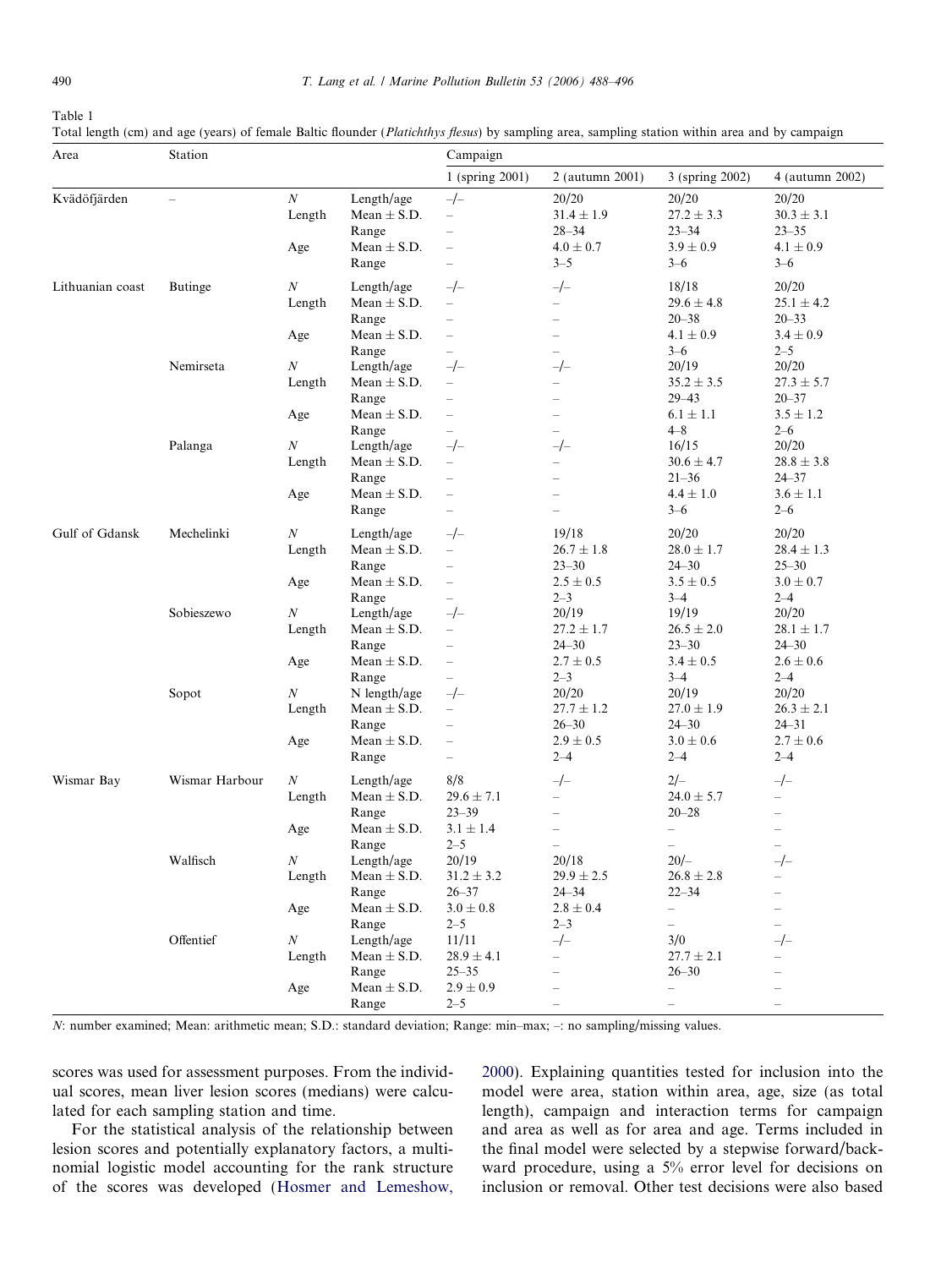<span id="page-3-0"></span>Table 2

| Lesion categories         |                        | Lesions                                                                                                                  | Lesion stages | Lesion scores  |  |
|---------------------------|------------------------|--------------------------------------------------------------------------------------------------------------------------|---------------|----------------|--|
| $\mathbf{0}$              | No anomaly detected    |                                                                                                                          |               | $\mathbf{0}$   |  |
| Non-specific lesions<br>1 |                        | Inflammatory change (infiltration, granulomatosis)<br>Degenerative change (coagulative or single cell necrosis, atrophy) |               |                |  |
|                           |                        | <i>Proliferative change (hepatocellular regeneration, fibrosis, bile duct hyperplasia)</i>                               | Mild          | 1              |  |
|                           |                        | Increased numberlarea of macrophage aggregates                                                                           | Medium        | $\overline{2}$ |  |
|                           |                        | Lipoidosis<br>Parasites                                                                                                  | Severe        | 3              |  |
| 2                         | Early toxicopathic     | Hepatocellular/nuclear pleomorphism                                                                                      |               |                |  |
|                           | non-neoplastic lesions | Hydropic vacuolation (hepatic/biliary/pancreatic)                                                                        | Mild          | 4              |  |
|                           |                        | Phospholipidosis of hepatocytes                                                                                          | Medium        | 5              |  |
|                           |                        | Fibrillar inclusions                                                                                                     | Severe        | 6              |  |
|                           |                        | Peliosis and spongiosis hepatis                                                                                          |               |                |  |
| 3                         | Pre-neoplastic lesions | Foci of cellular alteration                                                                                              |               |                |  |
|                           |                        | Clear cell                                                                                                               | Mild          | 7              |  |
|                           |                        | Vacuolated                                                                                                               | Medium        | 8              |  |
|                           |                        | Eosinophilic                                                                                                             | Severe        | 9              |  |
|                           |                        | <b>Basophilic</b>                                                                                                        |               |                |  |
|                           |                        | Mixed                                                                                                                    |               |                |  |
| $\overline{4}$            | Benign neoplasms       | Hepatocellular adenoma                                                                                                   |               |                |  |
|                           |                        | Cholangioma                                                                                                              | Mild          | 10             |  |
|                           |                        | Haemangioma                                                                                                              | Medium        | 11             |  |
|                           |                        | Pancreatic acinar cell adenoma                                                                                           | Severe        | 12             |  |
|                           |                        | Other                                                                                                                    |               |                |  |
| 5                         | Malignant neoplasms    | Hepatocellular carcinoma                                                                                                 |               |                |  |
|                           |                        | Cholangiocarcinoma                                                                                                       | Mild          | 13             |  |
|                           |                        | Pancreatic acinar cell carcinoma                                                                                         | Medium        | 14             |  |
|                           |                        | Haemangiocarcinoma                                                                                                       | Severe        | 15             |  |
|                           |                        | Other                                                                                                                    |               |                |  |

Categories of histopathological liver lesions in flatfish species (modified after [Feist et al., 2004](#page-7-0)) and scoring system used for their quantification in Baltic flounder (*Platichthys flesus*)

Note: Only lesions in italics were recorded in the present study.

on a 5% error level. All calculations were performed using the  $SAS/STAT^{\circledR}(9.13)$  software.

### 3. Results

In total, liver sections of 436 female flounder were analysed for the presence of histopathological lesions. By using the scoring system, 74.3% of all specimens were categorised as being afflicted with non-specific lesions only (scores 1–3), 3.4% with early toxicopathic non-neoplastic lesions (scores 4–6), 4.6% with pre-neoplastic lesions (scores 7–9) and 0.7% with benign tumours (scores 10–12). Malignant tumours (scores 13–15) were not detected. Within the category of non-specific lesions, degenerative changes (coagulative or single cell necrosis) (239 cases, prevalence range 29.4–77.5%, depending on sampling area and station, campaigns combined) and proliferative changes (hepatocellular regeneration) (209 cases, prevalence range 21.7–76.3%) were predominating, followed by inflammatory change such as infiltration (126 cases, prevalence range 0.0– 38.3%) and granulomatosis (77 cases, prevalence range 0.0–30.0%), the latter in most cases associated with parasitic infestation (nematodes and acanthocephaleans). Increased melanomacrophage aggregates were recorded in 49 cases (prevalence range 0.0–35.0%). Only comparatively few clear cases of lesions categorised as early toxicopathic non-neoplastic lesions were recorded, consisting of cellular/nuclear pleomorphism (one case, prevalence range 0.0–1.7%) and hepatocellular or biliary hydropic vacuolation (18 cases, prevalence range 0.0–17.5%). Amongst the pre-neoplastic lesions (foci of cellular alteration) recorded, vacuolated foci (18 cases, prevalence range 0.0–11.7%) were dominating, followed by basophilic foci (5 cases, prevalence range 0.0–5.0%). Only two cases of clear cell foci (prevalence range 0.0–2.5%) and one case of eosinophilic foci (prevalence range 0.0–2.5%) were recorded. All three cases of benign neoplasms detected were diagnosed as hepatocellular adenoma (prevalence range 0.0–2.6%). Information on other types of lesions detected is provided in Table 2.

From the confidence intervals of the prevalences displayed in [Fig. 1](#page-4-0) it can be seen that flounder from the Gulf of Gdansk and Wismar Bay were significantly less affected by any kind of lesion than flounder from Kvädöfjärden and from the Lithuanian coast. The prevalence of preneoplastic lesions (category 3) was significantly higher at Kvädöfjärden and at the Lithuanian coast compared to the Gulf of Gdansk and the Wismar Bay. For the non-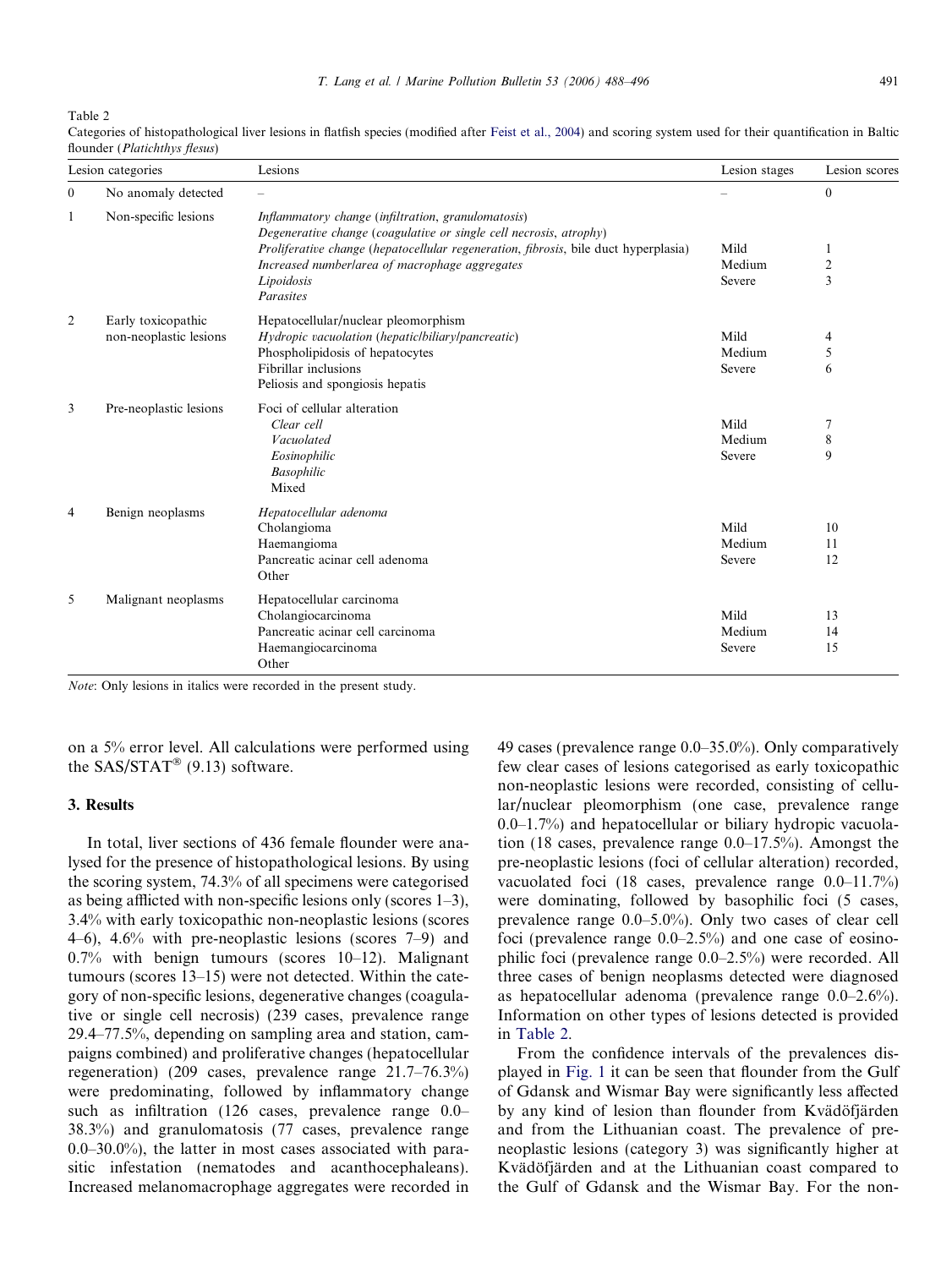<span id="page-4-0"></span>

Fig. 1. Prevalence (with 95% confidence intervals) of histopathological liver lesions in Baltic flounder (*Platichthys flesus*) according to lesion category (NAD: no anomaly detected; 1: non-specific lesions; 2: early toxicopathic non-neoplastic lesions; 3: pre-neoplastic lesions; 4: benign neoplasms; 5: malignant neoplasms) and sampling area (Kvädö: Kvädöfjärden, Sweden (reference); KlaiBut: Klaipedea-Butinge, Lithuania; GGdansk 4: Gulf of Gdansk, Poland; WBay: Wismar Bay, Germany).

specific (category 1), the early toxicopathic non-neoplastic (category 2) and the benign neoplastic lesions (category 4) (the latter recorded only at the Lithuanian coast) there were no significant differences between sampling areas.

Fig. 2 provides information on mean lesion scores by area, sampling station within area and by campaign, by using box and whisker plots with medians as scores. In accordance to Fig. 1, the highest scores were obtained at sampling stations at Kvädöfjärden and at the Lithuanian coast, with mean scores of 2.0 and ranging from 1.0 to 3.0, respectively. Mean scores at stations in the Gulf of Gdansk and in the Wismar Bay ranged from 0.0 to 2.0 and from 0.5 to 2.0, respectively. Mild, medium and severe non-specific lesions (lesion scores 1–3) were present in all sampling areas/stations and campaigns, early toxicopathic non-neoplastic lesions (lesion scores 4–6) in all areas except the Wismar Bay and in most campaigns, pre-neoplastic lesions (lesion scores  $7-9$ ) only at all stations at Kvädöfjärden and at the Lithuanian coast, and neoplastic lesions (lesions cores 10–12) only at two stations within the area at the Lithuanian coast (Butinge, Nemirseta).

Because of the obvious regional differences in the size/ age spectrum of the flounder sampled (see [Table 1\)](#page-2-0), a statistical analysis on effects of size (as total length) and age on the lesion scores was performed by using a multinomial model as described above. Other potentially explanatory factors besides size and age considered in the modelling process were sampling area, station within area, campaign and interaction terms for campaign and area as well as for area and age. After adjusting for effects of the other explanatory quantities considered in the analysis, a significant (positive) effect of age ( $p = 0.0055$ ) was found, indicating an increase in scores with increasing age of the fish. The incorporation of size into the model did not result in an improvement of the model fit.

Despite the strong impact of age, the sampling area still had a significant effect on the lesion scores after adjusting for effects of the other explanatory quantities (including size and age). The adjusted scores recorded at Kvädöfjärden



Fig. 2. Mean histopathology liver lesion scores (symbols in boxes: medians; boxes: quartiles; whiskers: ranges without outliers; crosses: outliers; asterisks: extremes) in female Baltic flounder (Platichthys flesus) by sampling area, sampling station within area and by sampling campaign (Kvädö: Kvädöfjärden, Sweden (reference); KlaiBut: Klaipedea-Butinge, Lithuania; GGdansk: Gulf of Gdansk, Poland; WBay: Wismar Bay, Germany) (for explanation of lesion scores, see [Table 2\)](#page-3-0).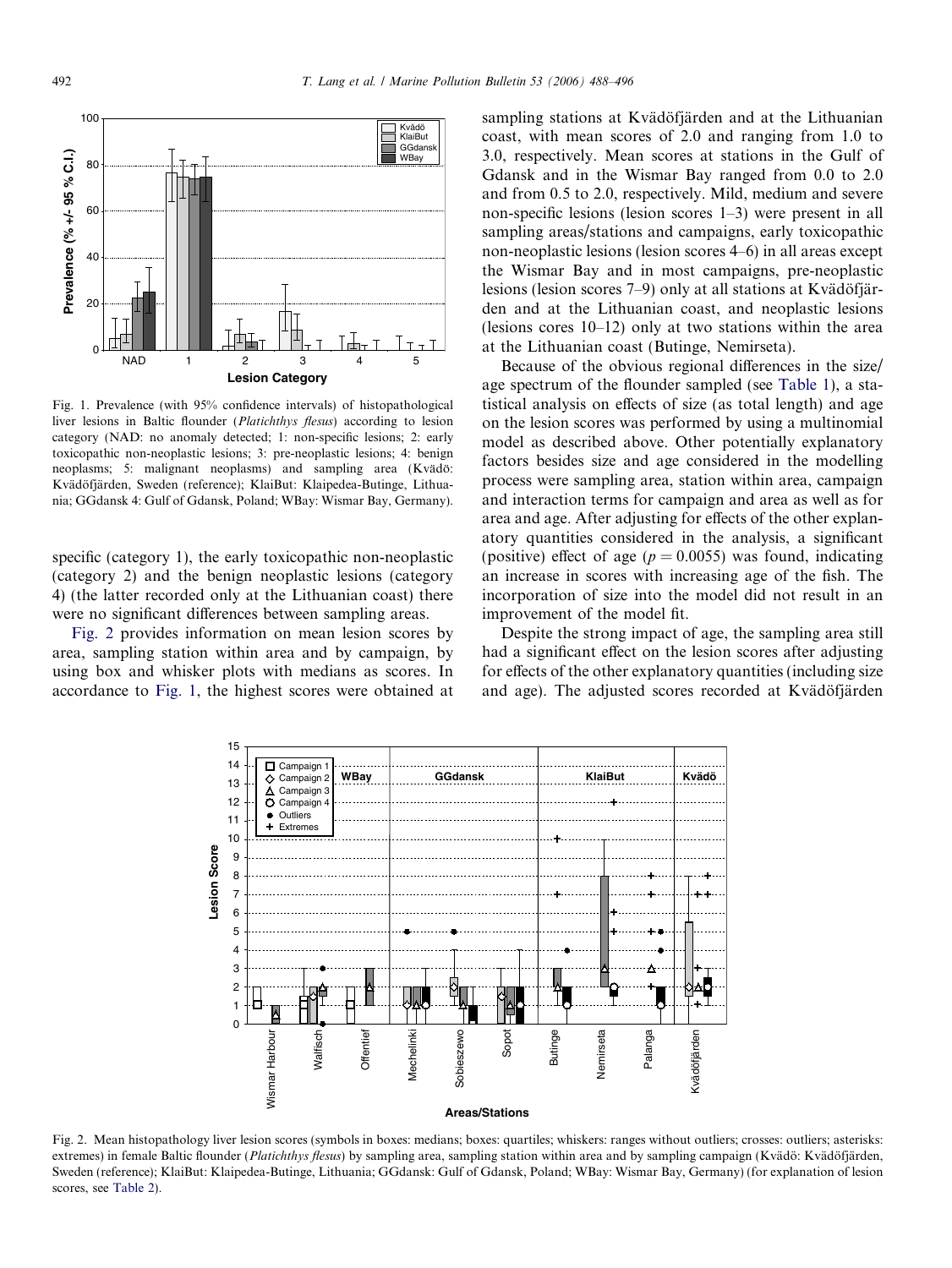and the Lithuanian coast were significantly higher than those in the Gulf of Gdansk and the Wismar Bay ( $p <$ 0.0001 in all cases), while there were no significant differences between Kvädöfjärden and the Lithuanian coast and the Gulf of Gdansk and the Wismar Bay, respectively.

Significant effects of stations within sampling areas were only found at the Lithuanian coast, with scores at station Nemirseta being significantly higher compared to scores at station Palanga ( $p = 0.0004$ ).

A full model incorporating the interaction terms between campaign and sampling area could not be fitted due to a lack of data (see [Table 1\)](#page-2-0). However, a grouping of campaigns by season (campaigns 1 and  $3 =$  spring; campaigns 2 and  $4 =$  autumn) resulted in significant differences in the Gulf of Gdansk (scores higher in autumn than in spring,  $p = 0.0258$ ) and at the Lithuanian coast (scores higher in spring than in autumn,  $p \le 0.0001$ ).

#### 4. Discussion

The occurrence of liver lesions considered to be associated with exposure to anthropogenic contaminants has been recorded before in European flounder from coastal areas of the North Sea and the Irish Sea ([Peters et al.,](#page-8-0) 1987; Köhler, 1990; Vethaak et al., 1996; Vethaak and Wester, 1996; Köhler and Van Norden, 1998; Stentiford et al., [2003](#page-8-0)) as well as from the Baltic Sea ([Bogovski, 1994; Wikl](#page-7-0)[und and Bylund, 1994; Bogovski et al., 1999; Lang et al.,](#page-7-0) [1999](#page-7-0)). For the Baltic Sea, however, the present study is the first to our knowledge focusing not only on macroscopically visible pre-neoplastic and neoplastic lesions but also on other types of histopathological liver changes.

Although all histopathologies found in the present study have been described before by other authors (see above), it is interesting to note that the prevalences of the lesions seem to vary considerably between geographical areas investigated. For instance, some lesions known to be prevalent in flounder from the North Sea and Irish Sea could not or only rarely be found in Baltic flounder. An example is fibrillar inclusion, which occurred at a prevalence up to 80% (mean 27.6%) in UK estuaries (often associated with nuclear and cellular pleomorphism) [\(Stentiford et al.,](#page-8-0) [2003](#page-8-0)) but was not at all recorded in the present study. In the same study, the prevalence of pre-neoplastic lesions (foci of cellular alteration) reached a maximum value of 43.3% (mean 19.0%) and was, thus, considerably higher compared to the one recorded in the present study (overall prevalence 6.0%, including fish affected by both neoplastic and pre-neoplastic lesions and assigned to the category of benign neoplasms, scores 10–12; see [Table 2](#page-3-0)). For flounder from the estuary of the river Elbe (North Sea), Köhler and [Van Norden \(1998\)](#page-7-0) reported a prevalence of macroscopic liver neoplasms of up to 35%. In flounder from sampling sites in coastal and estuarine waters of The Netherlands, histologically confirmed cases of neoplasms (adenomas and carcinomas) were present in 1.0% of flounder inspected for macroscopic liver nodules ([Vethaak and Wester, 1996\)](#page-8-0), the maximum prevalences, however, reached 30% in old specimens from certain sites within the same sampling area ([Vethaak and Jol, 1996\)](#page-8-0). In the present study, the prevalence of benign liver tumours was 0.7% and malignant tumours were absent.

The finding of a low prevalence of neoplastic lesions in the current study corresponds to results of previous work carried out in the Baltic Sea. [Bogovski \(1994\)](#page-7-0), e.g., recorded a prevalence of neoplastic and pre-neoplastic lesions of 2.7% in flounder from Estonian waters off Tallinn. [Bogovski et al. \(1999\)](#page-7-0) histologically examined macroscopic liver nodules from 34 Baltic flounder on a transect from Kiel Bight (westernmost Baltic Sea) to Estonian waters in the Gulf of Finland and found pre-neoplastic (basophilic, eosinophilic, clear cell foci) and neoplastic lesions (hepatocellular adenoma) with a mean prevalence (combined) of 0.9%. The prevalence of macroscopical liver nodules >2 mm in diameter (not examined histologically) on the same transect ranged from 0.0% to 4.0%, depending on the sampling site [\(Lang et al., 1999](#page-8-0)). [Wiklund and](#page-8-0) [Bylund \(1994\)](#page-8-0) reported prevalences of macroscopic liver nodules (not examined histologically) of up to 10% in coastal waters of southwestern Finland.

These data strongly indicate that flounder from the Baltic Sea are less afflicted with lesions considered to be associated to contaminant exposure (early toxicopathic non-neoplastic, pre-neoplastic and neoplastic lesions) in general. Reasons for this are not obvious. One could be that flounder in the North Sea and Irish Sea spend longer periods of the year in coastal and estuarine habitats and may, thus, be more continuously exposed to contaminants from land-based sources than flounder in the Baltic Sea which undertake longer lasting seasonal spawning migrations to offshore areas ([Aro, 1989\)](#page-7-0) generally regarded as less contaminated. On the other hand, concentrations of contaminants (in particular of PAHs) are known to be comparatively high in Baltic Sea sediments, partly because of high total organic carbon (TOC) levels (Theobald, unpublished data). Other possible explanations for the marked geographical differences may be genetic effects on susceptibility, adaptation processes or an impact of the physical and chemical environment on the bioavailability, biotransformation and detoxification of contaminants. It is interesting to note in this context that extremely low prevalences of pre-neoplastic and neoplastic lesions  $(\leq 1\%)$  have also been recorded in the common dab (Limanda limanda) from the western Baltic Sea (Lang, unpublished data). This species also show much higher prevalences in various North Sea areas ([Kranz and Deth](#page-7-0)[lefsen, 1990; Lang, 2002b](#page-7-0)).

Despite the generally low prevalence of toxicopathic liver lesions recorded in the present study, there is still indication for the presence of significant regional differences. The lesion scores were higher in the sampling areas at Kvädöfjärden and at the Lithuanian coast than in the other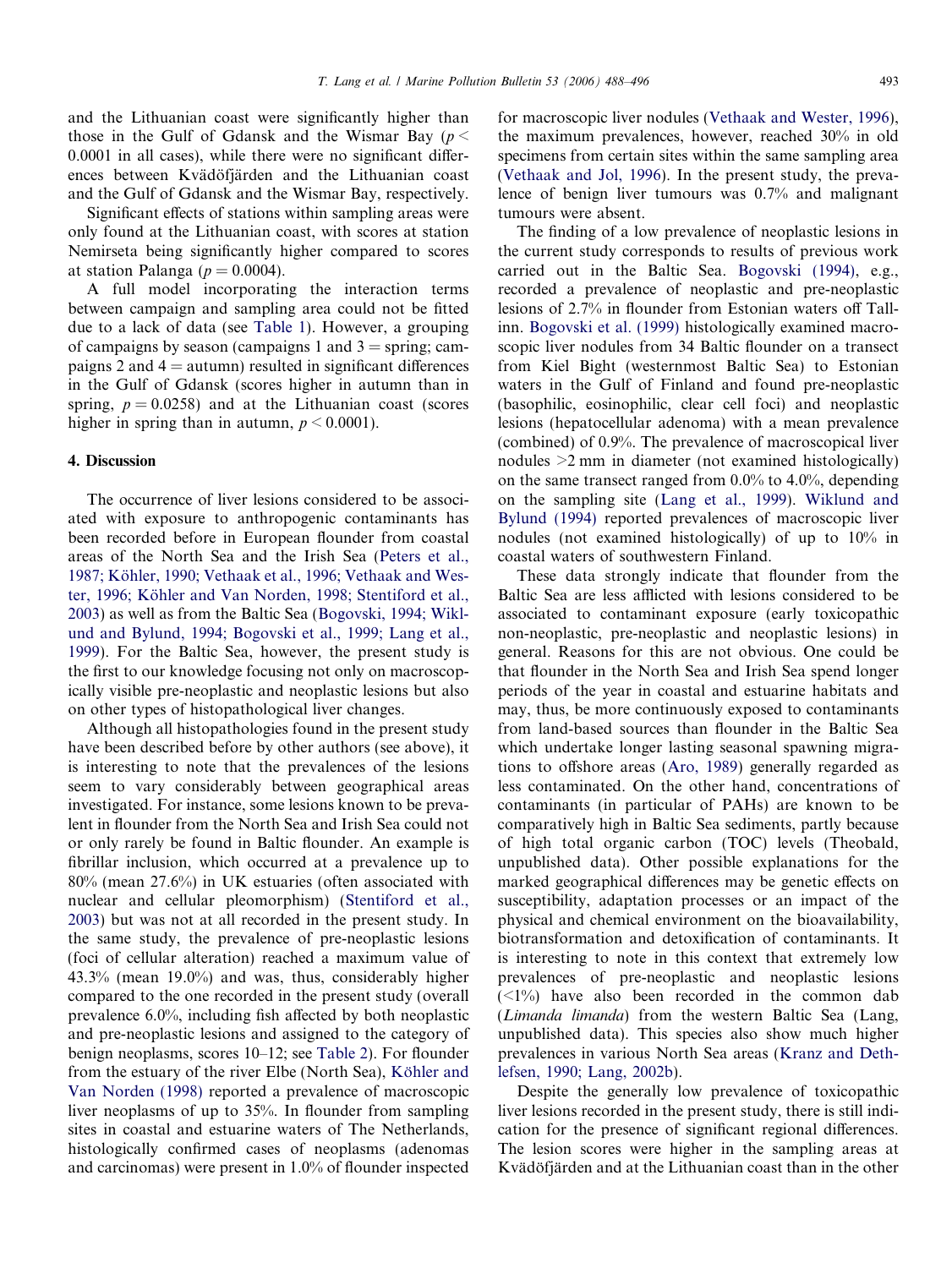areas and pre-neoplastic and neoplastic lesions were restricted to stations within these two areas. One possible explanation for this pattern are differences in the size/age structure of the populations studied, with specimens collected at Kvädöfjärden and at the Lithuanian coast covering a wider size and age range and being bigger and older on average than those from the Gulf of Gdansk and Wismar Bay (see [Table 1\)](#page-2-0). It is well known from other studies in flounder that age and length are risk factors for the occurrence especially of neoplastic lesions (Köhler, 1990; [Vethaak and Jol, 1996; Vethaak and Wester, 1996; Stenti](#page-7-0)[ford et al., 2003\)](#page-7-0) and, therefore, the data of the present study were statistically analysed for such effects by using a multinomial logistic model. The results indeed revealed a significant effect of age on the lesion scores, whilst the incorporation of size (total length) into the model did not result in an improvement of the model fit. It is interesting to note that an area-specific effect of age was not found to contribute significantly to the model fit. This indicates that a general age effect, i.e. the same dependency between age and lesion score (as expressed by the regression slope of the function but not necessarily by the score values), existed in all sampling areas.

Despite the significant age effects, the model results provided evidence that, after adjusting for age effects, the sampling area itself remained to have a significant effect on the score, highlighting that other area-specific factors must have also played a role. For the sampling area in the Lithuanian coastal zone there is information available supporting the hypothesis that contaminant exposure due to an accidental oil spill in the Butinge oil terminal and harbour dredging activities in Klaipeda port, both occurring in 2001, may have been causally involved in the relatively high lesion scores observed especially during campaign 3 in spring  $2002$  (Baršiene [et al., this volume](#page-7-0)) (see [Fig. 2\)](#page-4-0). According to the same authors, this area can be regarded as polluted in general, e.g., the Nemirseta station is affected by contamination from the Nemunas River basin, repeated dredging in Klaipeda port and dumping, and the Butinge station is under the influence of municipal sewage discharge as well as contamination from Mažeikiai oil refinery plant and the Butinge oil terminal. This is also reflected in the higher concentrations of organic contaminants (PCBs, HCH, HCB, DDT and its metabolites, PBDE) in flounder from the area at the Lithuanian coast compared to other areas (Baršienė et al., this volume; Kopecka et al., this vol[ume;](#page-7-0) BEEP, unpublished data). In contrast, there is no evidence of elevated concentrations of PAH metabolites in bile from flounder collected in the Lithuanian area compared to the other areas ([Vuorinen et al., this volume\)](#page-8-0). The assumption of a potential role of contaminants is further strengthened by the results of the other biomarker measurements in the same individuals examined for liver lesions, clearly revealing significant biomarker responses attributed to contaminant effects (Baršiene et al., this vol[ume\)](#page-7-0). In the reference area Kvädöfjärden at the Swedish

coast, however, contaminant effects are unlikely to have played a major role because this area is considered relatively unpolluted and has, therefore, been used as reference location not only in the BEEP project but also in the Swedish National Marine Monitoring Programme (Sandström [et al., 2004](#page-8-0)). However, contaminant data from flounder sampled within the BEEP project in the same area at more offshore locations did not reveal lower concentrations of organic contaminants compared to other BEEP offshore sites (BEEP, unpublished data). The same holds true for the measurement of PAH metabolites [\(Lang et al., in prep](#page-8-0)[aration\)](#page-8-0). In addition, there is evidence from long-term studies for increased levels of EROD in viviparous blenny (Zoarces viviparus) (Förlin, pers. communication) and for increased levels of metallothioneins in flounder from this area (Lehtonen, pers. communication).

The fact that significant effects of stations within sampling areas were only found at the Lithuanian coast, with scores at station Nemirseta being significantly higher compared to scores at station Palanga (see [Fig. 2](#page-4-0)), indicates that there were no major effects of the known or suspected contaminant gradients within the areas on the lesion scores recorded.

Significant seasonal effects on the lesions scores were identified in the Gulf of Gdansk and, very clearly, at the Lithuanian coast with autumn scores being higher than spring scores and vice versa (see [Fig. 2](#page-4-0)). It cannot be excluded that these differences were associated with seasonal spawning and feeding migrations of the flounder. Spawning of the flounder populations inhabiting this area (ICES Subdivision 26) takes place in the period March to June [\(Aro, 1989\)](#page-7-0) and, thus, the spring sampling (April in the Gulf of Gdansk and June at the Lithuanian coast) was performed during and the autumn sampling (October in the Gulf of Gdansk and September at the Lithuanian coast) outside the spawning season ([Kopecka et al., this](#page-7-0) volume; Baršienė et al., this volume). Particularly the marked differences in size and age of the flounder from the stations at the Lithuanian coast between spring and autumn (see [Table 1\)](#page-2-0) indicate a different composition of the population, possibly related to the migrations.

In contrast to the comparatively low prevalence of toxicopathic lesions recorded in the present study, a high prevalence of non-specific lesions (lesion category 1, see [Fig. 1](#page-4-0) and [Table 2](#page-3-0)) were noted in all sampling areas. It has to be mentioned that all lesions detected microscopically were recorded, even those with a low severity. Particularly for the mild degenerative (necrosis) and regenerative changes (hepatocellular regeneration) (lesion score 1) it is likely that their occurrence largely reflects the normal ''healthy'' conditions and cannot be considered as indicator of a disturbed environment.

In any case, when interpreting the results of the present study, a common shortcoming of histopathological studies has to be taken into account, namely that the lesions found and the resulting scores very likely represent an underesti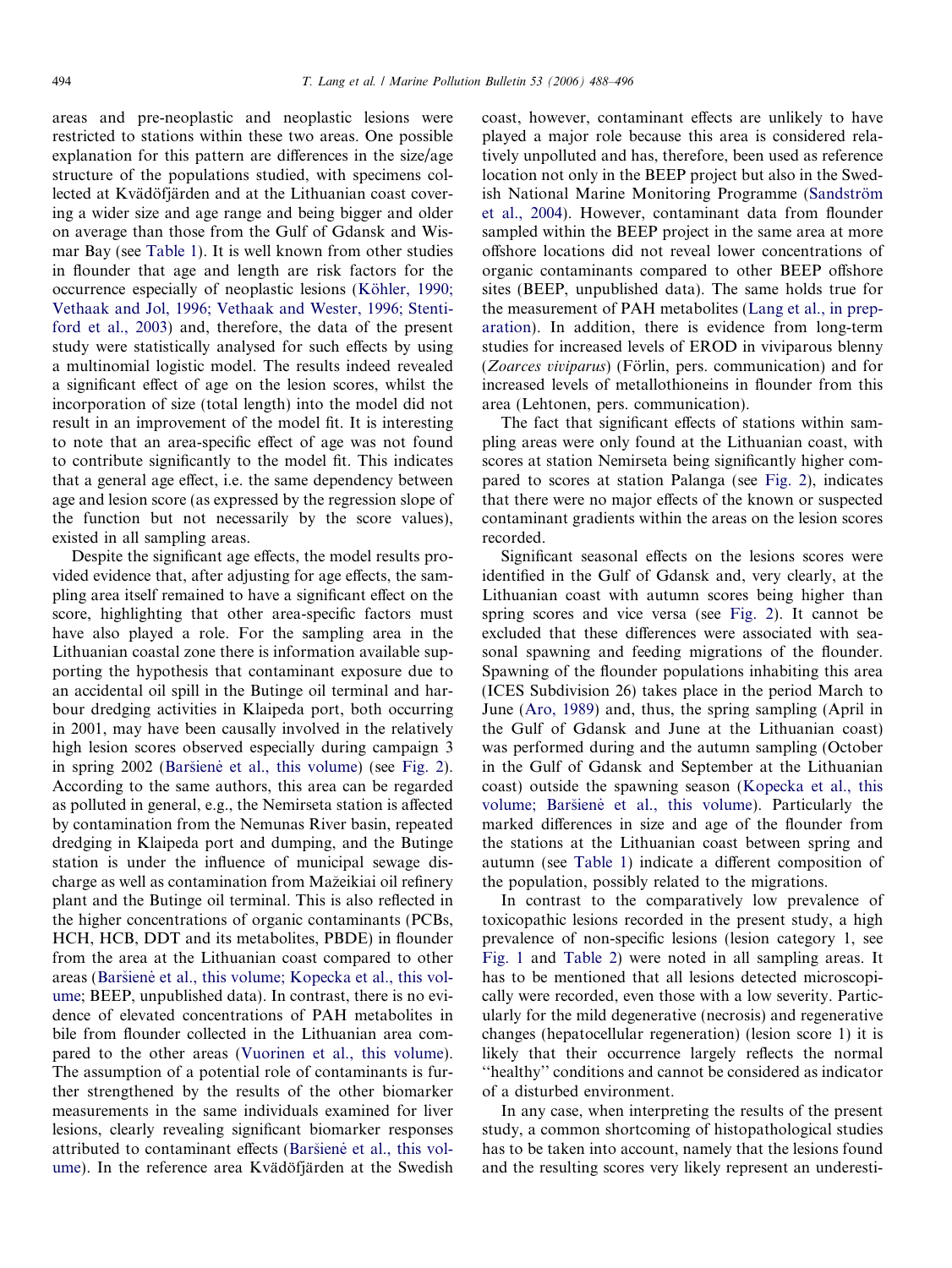<span id="page-7-0"></span>mation of the real conditions because only small portions of the livers (four tissue section of  $3-4 \mu m$  thickness from a liver tissue sample of varying size taken from a much larger liver) were examined. For comparing results of the current study on the prevalence of early toxicopathic nonneoplastic lesions with other published information it has furthermore to be considered that there might be interobserver variability especially for the identification of subtle changes, e.g., related to non-specific lesions, cellular and nuclear pleomorphism or phospholipidosis, which may involve a certain degree of subjectivity. In the present study, a conservative approach was applied and all uncertain cases were categorically ignored. For future studies, e.g., within internationally coordinated monitoring programmes, efforts regarding intercalibration and standardisation should, therefore, be enhanced. The BEQUALM programme with its liver histopathology component is considered a major step into this direction (BEQUALM, 2005). In this context, the scoring system applied in the present study and the calculation of mean histopathology lesion scores can be regarded as a useful approach, because it results in quantitative and combined figures that can be used as health indicators in temporal and spatial monitoring and assessments. The basic assumption behind the scoring system is an increasing likelihood for a linkage to contaminant exposure from non-specific lesions (low scores) to malignant tumours (highest scores), with particular emphasis on effects of carcinogenic compounds. Therefore, it will have to be tested if this approach can also be used in cases where other, e.g., immunotoxic, compounds are suspected to be main causes of histopathological liver lesions in fish.

It can be concluded from the results of the present study that liver histopathology conducted according to standardised procedures is a useful tool to be incorporated in monitoring programmes assessing the health of the Baltic ecosystem and the role of contaminants. It is considered as essential that these studies are part of an integrated programme, combining chemical (contaminants), biological (biomarkers and host-specific parameters, e.g., length and age) and oceanographic measurements with appropriate statistical techniques (such as the multifactorial logistic modelling applied in the present study) required to more fully understand the complex interactions of biotic and abiotic factors involved.

#### Acknowledgements

This work was supported by the European Commission (Research Directorate General, Environment Program-Marine Ecosystems) through the BEEP project ''Biological Effects of Environmental Pollution in Marine Coastal Ecosystems'' (contract EVK3-CT2000-00025). Technical assistance of U. Kürschner, S. Reysen, B. Fleck and all colleagues involved in the sampling of fish and the useful comments made by two anonymous reviewers are gratefully acknowledged.

#### References

- Aro, E., 1989. A review of fish migration patterns in the Baltic Sea. Rapport et Procès-Verbaux des Réunions, Conseil international pour L'Exploration de la Mer 190, 72–96.
- Baršienė, J., Lehtonen, K.K., Köhler, A., Broeg, K., Vuorinen, P.J., Lang, T., Pempkowiak, J., Syvokienė, J., Dedonytė, V., Rybakovas, A., Repečka, R., Vuontisjärvi, H., Kopecka, J., this volume. Biomarker responses in flounder (Platichthys flesus) and mussel (Mytilus edulis) in the Klaipeda-Būtinge area (Baltic Sea). Marine Pollution Bulletin.
- BEQUALM, 2005. Biological Effects Quality Assurance in Monitoring Programmes. Available from: [<http://www.bequalm.org/about.htm>](http://www.bequalm.org/about.htm).
- Bogovski, S., 1994. Neoplasia in flatfish, particularly in flounders of the Baltic Sea. In: G. Bylund, L.-G. Lönnström (Eds.), Diseases and Parasites of Flounder (Platichthys flesus) in the Baltic Sea, BMB Publication No. 15, pp. 99–104.
- Bogovski, S., Lang, T., Mellergaard, S., 1999. Short communication: histopathological examinations of liver nodules in flounder (Platichthys flesus L.) from the Baltic Sea. ICES Journal of Marine Science 56, 152–156.
- Broeg, K., Lehtonen, K.K., this volume. Indices for the assessment of environmental pollution of the Baltic Sea coasts: integrated assessment of a multi-biomarker approach. Marine Pollution Bulletin.
- Bucke, D., Feist, S.W., 1993. Histological changes in the livers of dab, Limanda limanda (L.). Journal of Fish Diseases 16, 281–296.
- Bucke, D., Vethaak, A.D., Lang, T., Mellergaard, S., 1996. Common diseases and parasites of fish in the North Atlantic: training guide for identification. ICES Techniques in Marine Environmental Sciences No. 19, ICES, Copenhagen.
- Feist, S.W., Lang, T., Stentiford, G.D., Köhler, A., 2004. Biological effects of contaminants: use of liver pathology of the European flatfish dab (Limanda limanda L.) and flounder (Platichthys flesus L.) for monitoring. ICES Techniques in Marine Environmental Sciences No. 38, ICES, Copenhagen.
- Hosmer, D.W., Lemeshow, S., 2000. Applied Logistic Regression. Wiley, New York, 375 pp.
- ICES, 1989. Methodology of fish disease surveys. Report of an ICES Seagoing Workshop held on RV U/F 'Argos' 16–23 April 1988. ICES Cooperative Research Report No. 166, ICES, Copenhagen.
- ICES, 1997. Report of the Special Meeting on the Use of Liver Pathology of Flatfish for Monitoring Biological Effects of Contaminants. ICES CM 1997/F:2.
- Köhler, A., 1990. Identification of contaminant-induced cellular and subcellular lesions in the liver of flounder (Platichthys flesus L.) caught at differently polluted estuaries. Aquatic Toxicology 16, 271–294.
- Köhler, A., Deisemann, H., Lauritzen, B., 1992. Histological and cytological indices of toxic injury in the liver of the dab Limanda limanda. Diseases of Aquatic Organisms 91, 141–153.
- Köhler, A., Van Norden, C.J.F., 1998. Initial velocities in situ of G6PDH and PGDH and expression of proliferating cell nuclear antigen (PCNA): sensitive diagnostic markers of environmentally induced hepatocellular carcinogenesis in a marine flatfish (*Platichthys flesus* L.). Aquatic Toxicology 40, 133–252.
- Kopecka, J., Lehtonen, K.K., Baršienė, J., Broeg, K., Vuorinen, P., Gercken, J., Pempkowiak, J., this volume. Measurements of biomarker levels in flounder (Platichthys flesus) and blue mussel (Mytilus trossulus) from the Gulf of Gdańsk (Southern Baltic). Marine Pollution Bulletin.
- Kranz, H., Dethlefsen, V., 1990. Liver anomalies in dab Limanda limanda from the southern North Sea with special consideration given to neoplastic lesions. Diseases of Aquatic Organisms 9, 171–185.
- Lang, T., 2002a. Fish disease surveys in environmental monitoring: the role of ICES. ICES Marine Science Symposia 215, 202–212.
- Lang, T., 2002b. Untersuchungen zu biologischen Schadstoffeffekten bei Nordseefischen: Langzeitdaten zum Auftreten von Lebertumoren bei der Kliesche (Limanda limanda). Informationen für die Fischwirtschaft aus der Fischereiforschung 49, 13–19.